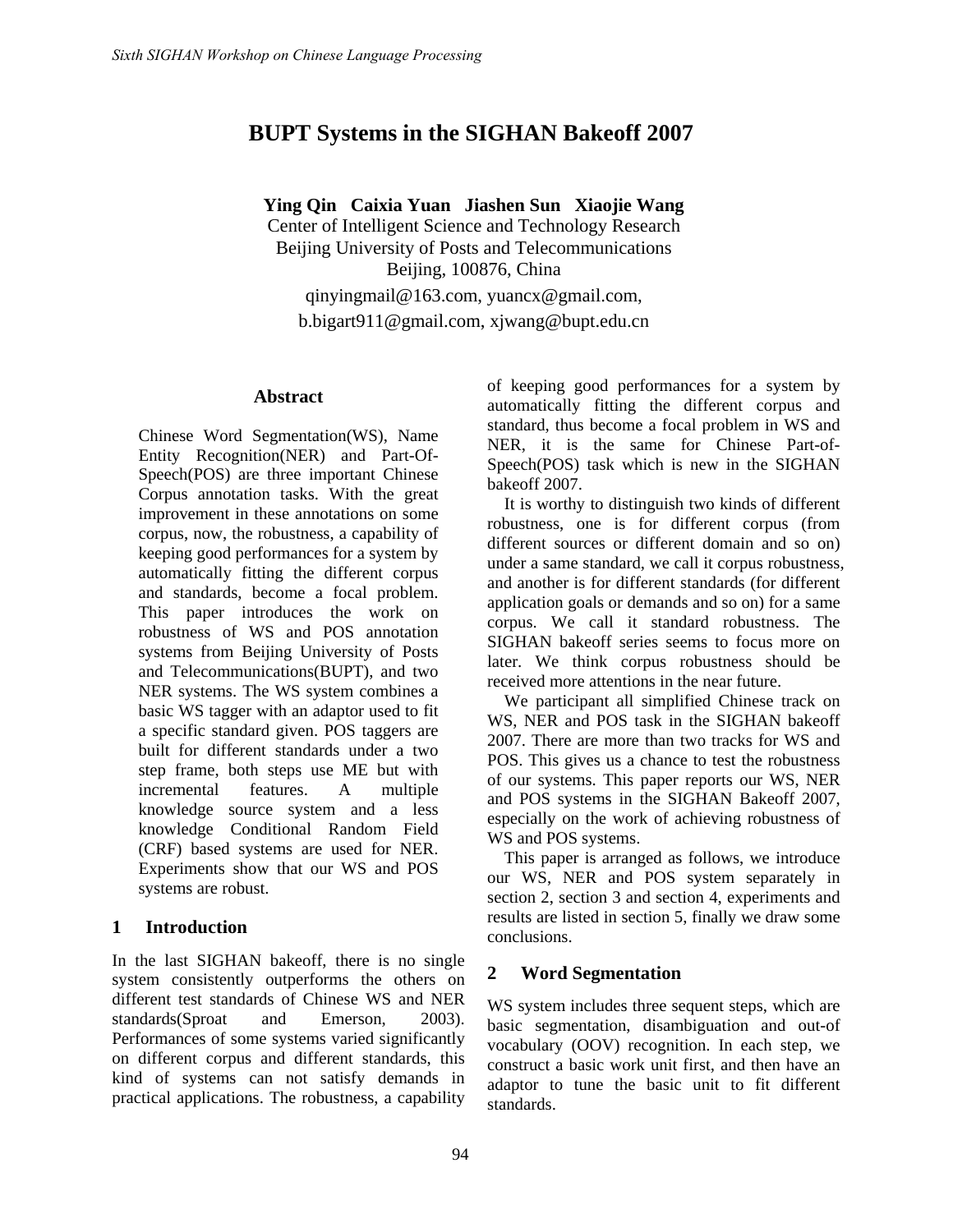#### **2.1 Basic Segmentation**

For constructing a basic work unit for WS, a common wordlist containing words ratified by four different segmentation standards (from SXU, NCC, PKU and CTB separately) are built. We finally get 64,000 words including about 1500 known entity words as the common wordlist. A forwardbackward maximum matching algorithm with the common wordlist is employed as the common unit of our basic segmentor.

To cater for different characteristics in different segmentation standards, we construct another wordlist containing words for each specification. A wordlist based adaptor is built to implement the tuning task after basic segmentation.

### **2.2 Disambiguation**

Disambiguation of overlapping Ambiguity (OA) is a major task in this step.

Strings with OA are also detected during basic forward-backward maximum matching in basic WS step. These strings are common OA strings for different standards. Class-based bigram model is applied to resolve the ambiguities. In class-based bigram, all named entities, all punctuation and factoids is one class respectively and each word is one class. We train the bigram transition probability based on the corpus of Chinese People's Daily 2000 newswire.

For corpus from different standards, overlapping ambiguity strings with less than 3 overlapping chain are extracted from each train corpus. We do not work on all of them but on some strings with a frequency that is bigger than a given value. A disambiguation adaptor using the highest probability segmentations is built for OA strings from each different standard.

## **2.3 OOV Recognition**

In OOV recognition, we have a similar model which consists of a common part based on common characteristics and an individual part automatically constructed for each standard.

We divide OOV into factoid which contains non-Chinese characters like date, time, ordinal number, cardinal number, phone number, email address and non-factoid.

Factoid is recognized by an automaton. To compatible to different standards, we also built core automata and several adaptors.

Non-factoid is tackled by a unified characterbased segmentation model based on CRF. We first transform the WS training dataset into characterbased two columns format as the training dataset in NER task. The right column is a boundary tag of each character. The boundary tags are B I and S, which B is the tag of the first character of a word which contains more than two characters, I is the other non-initial characters in a word, S is for the single character word. Then the transformed training data is used to train the CRF model. Features in the model are current character and other three characters within the context and bigrams.

The trigger of non-factoid recognition is continual single character string excluding all the punctuations in a line after basic word matching, disambiguation and factoid incorporation. The model will tell whether these consecutive characters can form multi-character words in a given context.

At last, several rules are used to recognize some proper names separated by coordinate characters like ", ", " $\overline{A}$ ", " $\overline{z}$ " and symbol " • " in foreign person names.

## **3 Named Entity Recognition**

We built two NER systems separately. One is a unified named entity model based on CRF. It used only a little knowledge include a small scale of entity dictionary, a few linguistic rules to process some special cases such as coordinate relation in corpus and some special symbols like dot among a transliteration foreign person name.

Another one is an individual model for each kind of entity based on Maximum Entropy where more rules found from corpus are used on entity boundary detection. Some details on this model can be found in Suxiang Zhang et al 2006.

## **4 POS Tagging**

In POS, we construct POS taggers for different standards under a two steps frame, both steps use ME but with incremental features. First, we use normal features based Maximum Entropy (ME) to train a basic model, and then join some probabilistic features acquired from error analysis to training a finer model.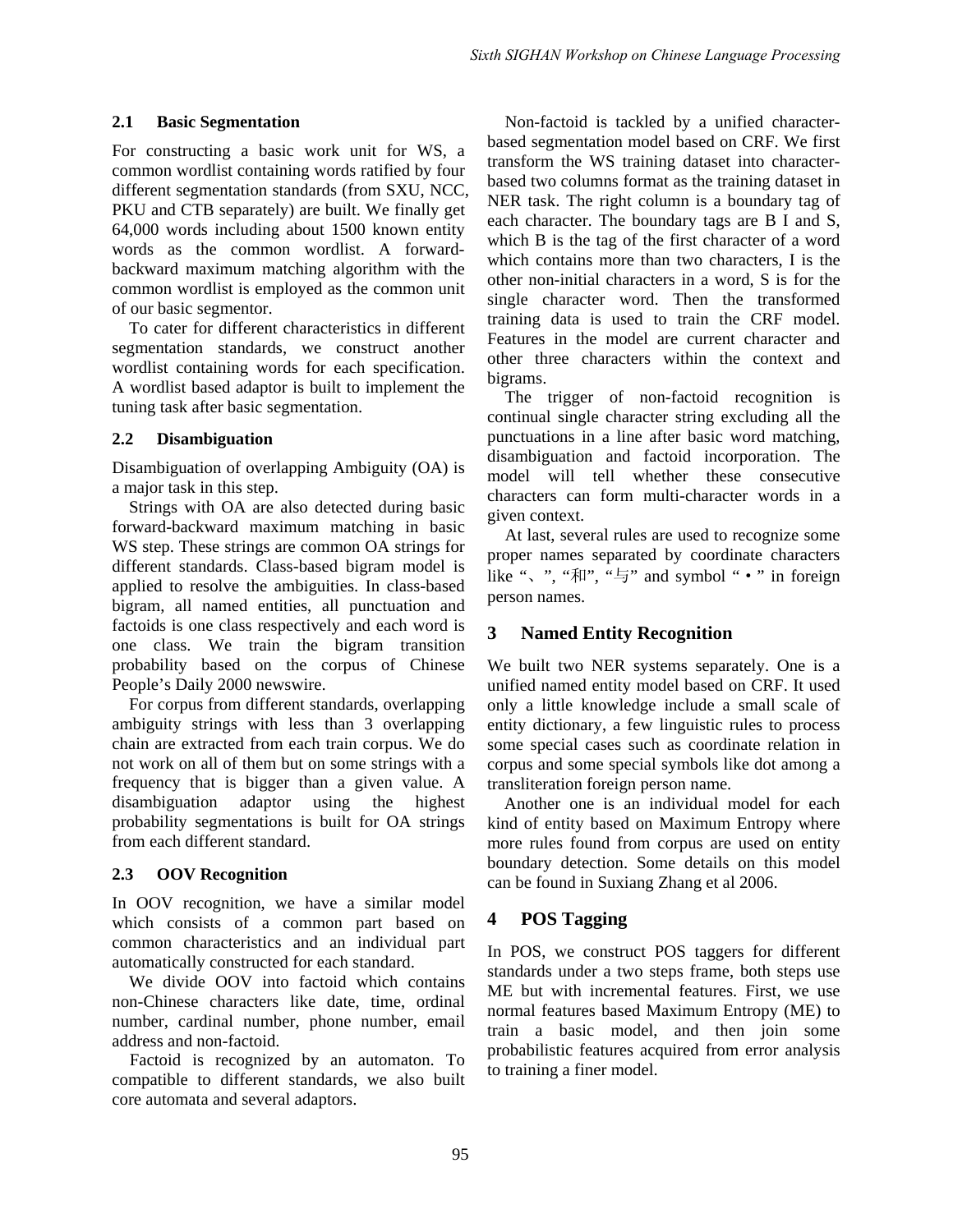#### **4.1 Normal Features for ME**

In the first step of feature selection for ME tagger, we select contextual syntactic features for all words basing on a series of incremental experiments.

For shrinking the search space, the model only assigns each word a label occurred in the training data. That is, the model builds a subset of all POS tags for each token and restricts all possible labels of a word within a small candidate set, which greatly saves computing cost.

We enlarged PKU training corpus by using one month of Peking University's China Daily corpus (June in 2003) and CTB training corpus by using CTB 2.0 data which includes 325 passages.

To adapt with the given training corpus, the samples whose labels are not included in the standard training data were omitted firstly. After preprocessing, we get two sets of training samples for PKU and CTB with 1178 thousands tokens and 206 thousands tokens respectively. But the NCC test remains its original data due to we have no corpus with this standard.

#### **4.2 Probabilistic feature for ME**

By detecting the label errors when training and testing using syntactic features such as words around the current tokens and tags of previous tokens, words with multiple possible tags are obviously error-prone. We thus define some probabilistic features especially for multi-tag words.

We find labels of these tokens are most closely related to POS tag of word immediately previous to them. For instance, in corpus of Peking University, word "Report" has three different tags of "n(noun), v(verb), vn(noun verb)". But when we taken into account its immediately previous words, we can find that when previous word's label is "q(quantifier)", "Report" is labeled as "n" with a frequency of 91.67%, "v" with a frequency of 8.33% and "vn" with a frequency of 0.0%. We can assume that "Report" is labeled as "n" with the 91.67% probability when previous word's label is "q", and so on.

 Such probability is calculated from the whole training data and is viewed as discriminating probabilistic feature when choosing among the multiple tags for each word. But for words with only one possible tag, no matter what the label of previous word is, the label for them is always the tag occurred in the training data.

#### **5 Experiments**

We participant all simplified Chinese tracks on WS, NER and POS task in the SIGHAN bakeoff 2007. Our systems only deal with Chinese in GBK code. There are some mistakes in some results submitted to bakeoff organizer due to coding transform from GBK to UTF-16. We then use WS evaluation program in the SIGHAN bakeoff 2006 to reevaluate WS system using same corpus, as for POS, since there is no POS evaluation in the SIGHAN bakeoff 2006, we implement a evaluation using ourselves' program using same corpus.

Table 1 shows evaluation results of WS using evaluation programs from both the SIGHAN bakeoff 2007 and the SIGHAN bakeoff 2006. Table 2 lists evaluation results of NER using evaluation program from the SIGHAN bakeoff 2007. Table 3 gives evaluation results of POS using evaluation programs from both the SIGHAN bakeoff 2007 and ourselves(BUPT).

| Track      | $UTF-16$                  | <b>GBK</b> |
|------------|---------------------------|------------|
|            | (SIGHAN4)                 | (SIGHAN 3) |
| <b>CTB</b> | 0.9256                    | 0.950      |
| SXU        | 0.8741                    | 0.969      |
| NCC-       | 0.9592                    | 0.972      |
| 11<br>—    | $\sqrt{ }$<br>1.777<br>1. |            |

Table 1. WS results (F-measure)

| SIGHAN <sub>4</sub> |        |        |        |
|---------------------|--------|--------|--------|
| System-1            | 0.8452 | 0.872  | 0.8584 |
| System-2            | 0.8675 | 0.9163 | 0.8912 |

Table 2. NER results (F-measure)

| Track | $UTF-16$   | <b>GBK</b> |
|-------|------------|------------|
|       | (SIGHAN 4) | (BUPT)     |
| CTB.  | 0.9689     | 0.9689     |
| NCC   | 0.9096     | 0.9096     |
| PKH   | 0.6649     | 0.9462     |
|       |            |            |

|  |  | Table 3. POS Results (F-measure) |
|--|--|----------------------------------|
|--|--|----------------------------------|

From the table 1 and Table 3, we can find our system is robust enough. WS system keeps at a relatively steady performance. Difference in POS